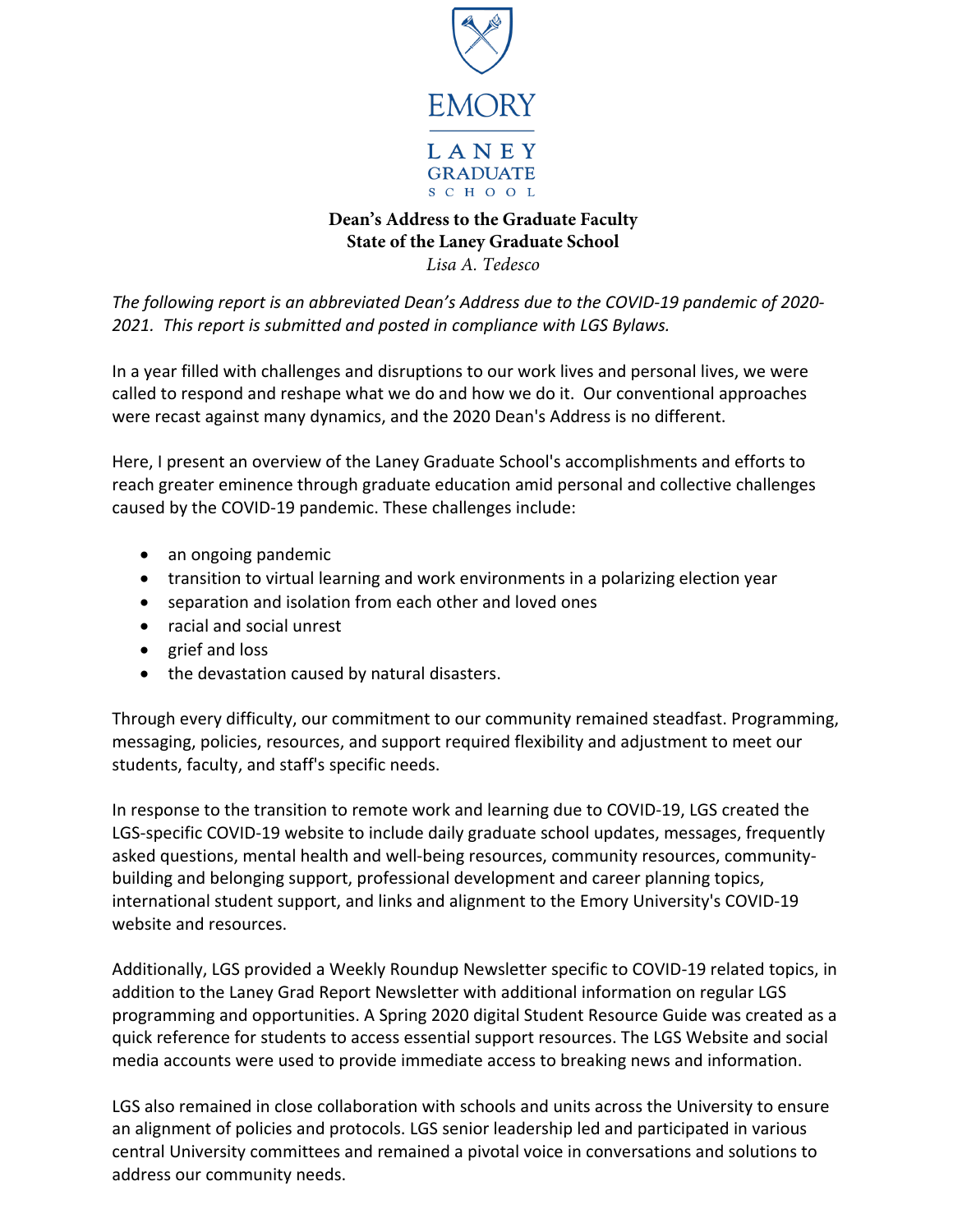#### **LGS Executive Council**

Despite the challenges of the COVID-19 pandemic, the work of the Council proceeded as usual. The Council approved new courses and modifications to existing courses such as title and credit hour changes. The Council also worked with many programs proposing essential revisions to their curricula. These revisions included modernizing required methods courses, adding grant writing requirements, restructuring programs' curricula, updating programs' governance structures, changing qualifying exam structures, and modifying dissertation committee processes. Some of these revisions were substantial, and all demonstrated creativity and thoughtfulness on the part of program leadership and graduate faculty in improving their curricula for their graduate students.

One of the key and critical governance activities of the Council is to review letters of intent and proposals to form new graduate programs. This year, the Council reviewed, provided recommendations on, and approved several exciting new proposals.

- Approval of a full proposal, which incorporated feedback from a rigorous external review, to form a new doctoral program in Global Health & Development. The proposal has been approved by the Office of the Provost and Board of Trustees.
- Approval of a proposal to form a 4+1 Master of Science program in Mathematics. This program has been approved by the Office of the Provost and awaits approval by the Board of Trustees.
- Approval of a proposal to form a 4+1 Master of Science program in Economics, which now awaits approval from the Office of the Provost and the Board of Trustees.
- Approval of a proposal to form a Master of Science in Biomedical Innovation and Development – Advanced Therapeutics from Biomedical Engineering to move to the external review stage.
- Approval of a letter of intent to form a Master of Science in Quantitative Theory and Methods. We are expecting the program proposal to be submitted for the Council's May meeting.
- Approval of a letter of intent to form a new PhD program in African American Studies, which is now in the proposal stage.

These letters of intent and proposals make explicit a strong commitment to engaging in interdisciplinary research and scholarship. It is illuminating to see how framers of these programs bring together faculty and resources from across Emory, and in some cases beyond, to demonstrate the competitive advantage of interdisciplinary scholarship and research and to develop innovative experiences for prospective students.

Another important activity of the Council this year was drafting an LGS Graduate Faculty Membership Policy. The Council approached this task thoughtfully with an extensive and ongoing discussion of both intended and unintended consequences of this policy on graduate programs and graduate students. The resulting draft was shared with the Directors of Graduate Studies (DGS) and Program Directors (PD) at divisional meetings in early March. The intent was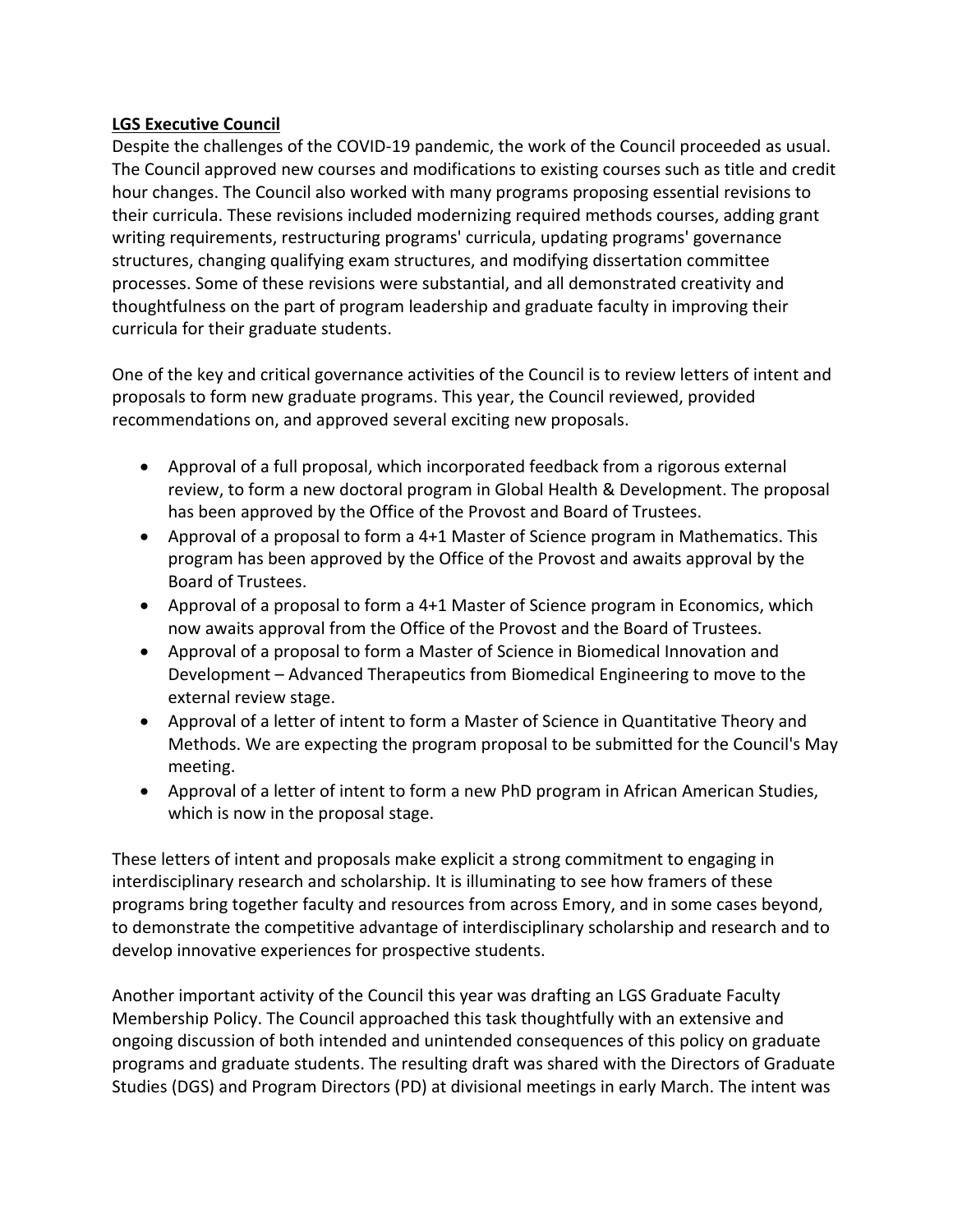to follow this with a comment period open to all graduate faculty and then to incorporate feedback from the DGSs, PDs, and graduate faculty into the next draft. However, the Council was concerned that the graduate faculty would not have the time nor the proper context to fully consider the proposed policy during the COVID-19 public health crisis. Therefore, the Council postponed further work on the policy until fall 2020.

Throughout the year, the Council also received updates on broader issues and initiatives at LGS, such as changes to Professional Development Support Funds, a new policy on Rescinding an Offer of Admission, a clarifying Statement on Digital Dissertations Components added to the LGS Handbook, and more recently, discussion of the ramifications of the COVID-19 public health crisis on students and on LGS deadlines and policies.

## **Student Affairs**

At the onset of the COVID-19 pandemic, as countries closed borders and implemented travel restrictions, the Laney Graduate School worked closely with Emory's Office of Global Strategy and Initiatives and the 45+ LGS programs to identify, support, or assist every LGS student across the globe.

LGS worked closely with programs to find solutions for students impacted by the pandemic. This included support services, instructional resources, and guidance ranging from technological needs to increased health and wellness events.

LGS also adjusted milestone deadlines such as candidacy to accommodate new research timelines and realities. Specifically, LGS Student Affairs was instrumental in routing and supporting the administration of the Emory Forward fund to support student needs related to the pandemic.

Finally, LGS expanded its pre-orientation Canvas site and its first remote orientation. This online work was completed in time to welcome and onboard our new Assistant Dean of Student Affairs, Dr. Jennifer Cason.

## **International Students and English Language Support Program (ELSP)**

LGS continues to work closely with Emory partners and organizations, particularly the Council of Graduate Schools (CGS), to advocate for policies that support international students. Such policies range from studying remotely or deferring admissions to support academic progress. ELSP's adjusted course schedules and trained faculty on remote teaching strategies accommodated learners from around the globe.

Flexible office hours were held to accommodate the needs of international students. ELSP hosted remote events to include the International Student Orientation, the International Welcome Reception, and international coffee hours.

Additionally, ELSP developed new, specialized workshops for multilingual students to advance remote communication and presentation skills.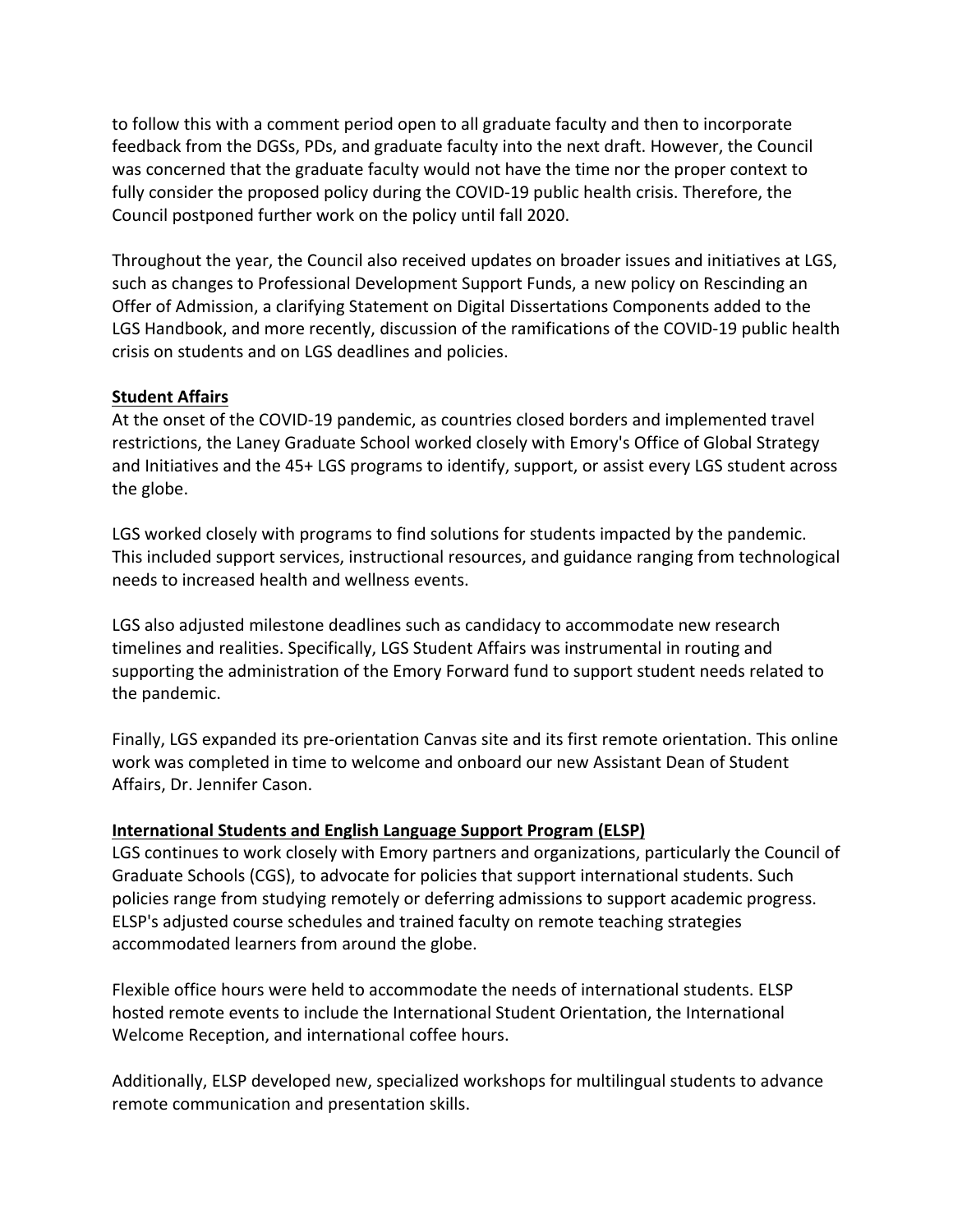#### **Laney EDGE**

Fall 2019 ushered in the largest group of Centennial Scholars and WiNS (Women in Natural Sciences) Fellowship recipients for LGS. Laney EDGE hosted several in-person celebrations to acknowledge these new scholars and other scholars from historically underrepresented groups in graduate education. Also, in September 2019, Laney EDGE hosted its first preview visitation, Learning about Laney. This inaugural event hosted over 40 prospective graduate students from historically underrepresented groups in graduate education. These programs, along with opportunities to engage with the EDGE community at large, were geared to continue throughout the spring 2020 term. The impact of COVID-19 and the transition to remote learning called for creativity and adjustments in how scholars would be supported and celebrated. Laney EDGE implemented virtual events, celebrations and promoted student achievements via social media and the web.

As isolation became the norm, Laney EDGE scholars' feedback indicated that our students missed the sense of belonging and community previously received from their race, ethnicity, and gender affinity groups. To address isolation and other well-being issues, Laney EDGE and LGS Office of Professional Development and Career Planning created virtual "Fireside Chats." The fireside chats were conducted in alignment with the strategic directions from Emory University's Office of Diversity, Equity, and Inclusion.

During fall 2019, Laney EDGE hosted the inaugural Learning About Laney: Preview Visitation Weekend. This two-day, in-person visit was designed to familiarize potential LGS scholars from historically underrepresented groups in graduate education with our graduate programs, faculty, staff, and current scholars while providing insight into the life of a PhD scholar. These visiting scholars were chosen in partnership with the DGS, Directors, and recruiters of each of the participating doctoral programs.

Lastly, under the stewardship of Associate Dean, Dr. Amanda Marie James, LGS nominated the first cohort of scholars to the National Bouchet Graduate Honor Society in Spring 2020.

## **The 2020 National Bouchet Graduate Honor Society Scholars include:**

- Jamie Hamilton –Advisor: Curtis Henry
- Sandra Mendiola Advisors: Nicole Gerardo, Dave Civitello
- Raphiel Burden Advisors: Benjamin Risk, Renee Moore
- Frederica Lamar- Advisor: Matthew Freeman
- Tatenda Mangurenje- Advisor: Peter Brown

#### **Professional Development and Career Planning**

The Professional Development and Career Planning team, under the leadership of Assistant Dean, Dr. Robert Pearson, maintained a high level of engagement with students and faculty while also pivoting all of its activities to an online format.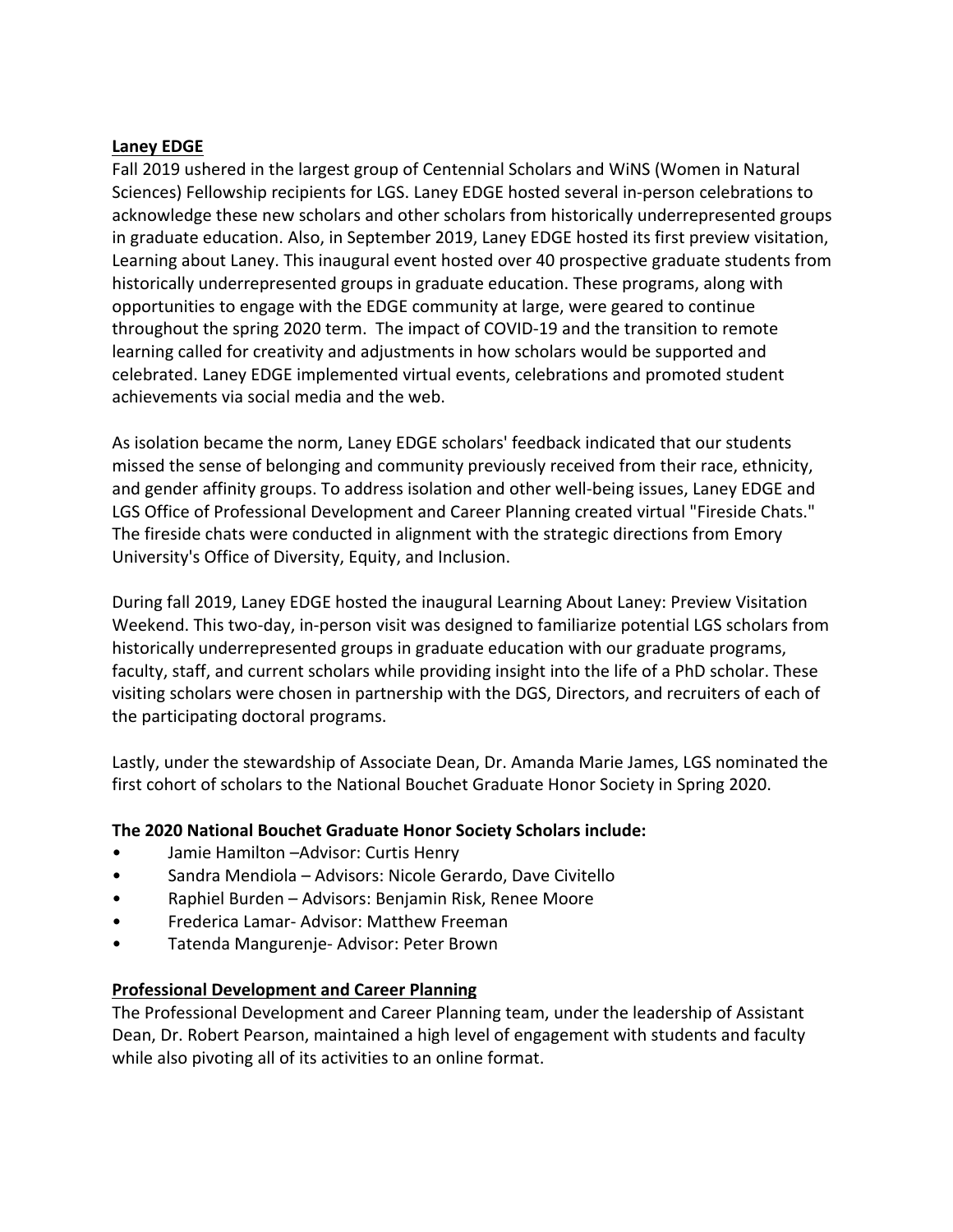LGS was proud of the contributions of Teaching Assistants (TA) and Graduate Instructors (GI) to Emory's virtual and health and safety adapted in-person ecosystem of teaching and learning. LGS TAs and GIs navigated entirely new challenges and moved forward during long stretches of uncertainty while demonstrating an unwavering commitment to their students. Many of them opted into special trainings in teaching and learning.

Professional Development and Career Planning redoubled its commitment to preparing students for the range of diverse careers available to them, specifically in a new virtual environment. Group trainings and workshops featured numerous speakers who brought expertise in working with graduate students.

## **Admissions**

The public health measures associated with the pandemic gained real force just as the admissions season for fall 2020 was in its final phase.

- LGS faced a succession of changes: the move to remote education, first for spring, then for summer, and eventually for fall; changes in the lives of new students, including travel restrictions; rapid changes in visa rules and regulations.
- We developed options for new students to defer or enroll remotely, and with ISSS supported new international students in a changing visa landscape.

# **LGS Advancement and Alumni Engagement (AAE)**

The impact of COVID-19 created logistical and financial implications for many LGS community members, causing a unique set of challenges and a shift in priorities concerning alumni engagement efforts.

With a new focus on engaging alumni support to help LGS students navigate the trying times of the pandemic --with minimal disruption to their academic progress-- AAE worked in partnership with Emory University to provide support to our graduate community in various ways:

- The Emory Together Fund assisted with emergency needs. The added support of our alumni and donors helped to amplify efforts to provide funds for food, housing, health, travel, remote learning, family, and other COVID-19-related expenses.
- Student Hardship Funds provided additional funds to students facing extreme financial hardships.

As a result of increased engagement with alumni through virtual events, social media campaigns, direct messages, and an increased online format, alumni played an essential role in supporting the LGS community during the most extraordinary times of uncertainty.

## **Moving Forward**

During our centennial year, LGS activities were sparked by the phrase, *It Starts With One*. The essence of that phrase holds true now more than ever. Although still faced with a journey ahead, LGS students, faculty, and staff continued to demonstrate a full range of